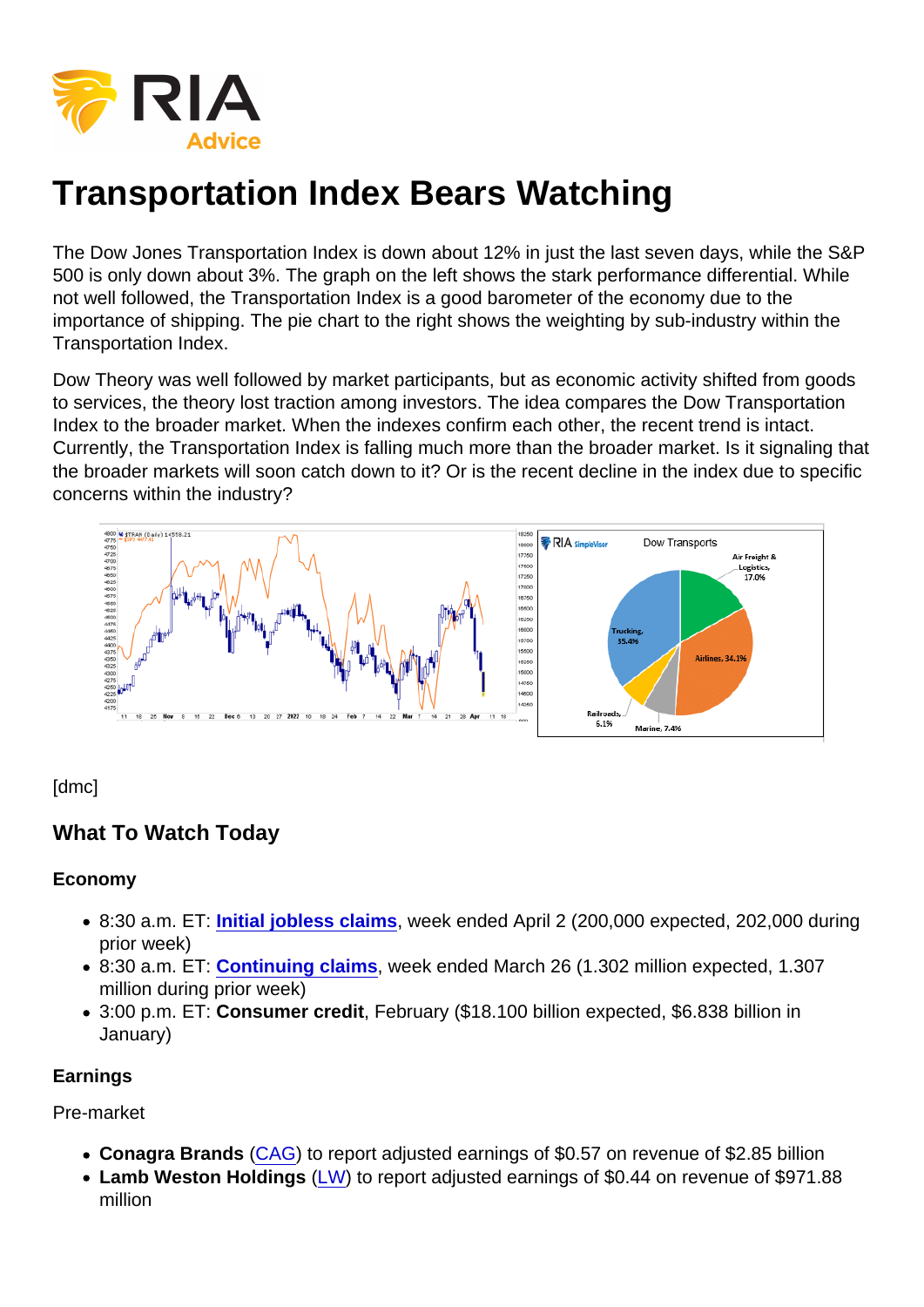Constellation Brands [\(STZ\)](https://finance.yahoo.com/quote/STZ) to report adjusted earnings of \$2.11 on revenue of \$2.01 billion

Post-market

No notable reports scheduled for release

## Market Trading Update

We talked about the market trading above support while working off the overbought condition. Despite the selloff yesterday, the market remains above key support at the 50-dma. The selloff this week has reversed about 50% of the overbought condition but the sell signal remains firmly intact for now. April tends to trade more firmly heading into mid-month, so if support holds, we could see another rally attempt back to recent highs. Remain cautious for now.

2008 - Back To The Future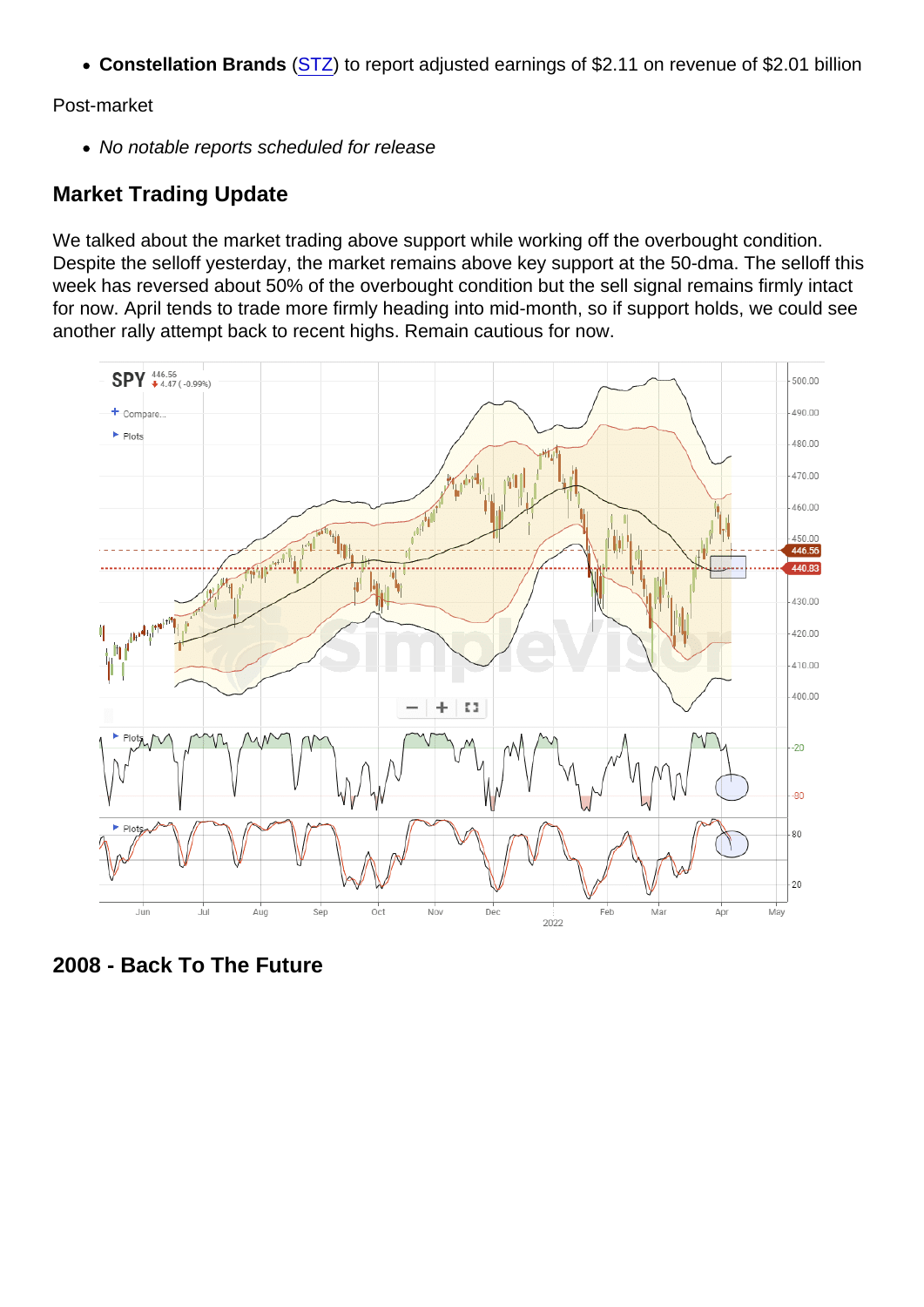Elon Musk Pays \$3 Billion For An Edit Button

"This week Elon Musk announced that he'd acquired a [9% stake in social media site](https://chartr.us20.list-manage.com/track/click?u=05dafa9b4317774547b114632&id=60293f19f3&e=de7cf1bff8) [Twitter](https://chartr.us20.list-manage.com/track/click?u=05dafa9b4317774547b114632&id=60293f19f3&e=de7cf1bff8) , earning him not only a seat on the company's board, but also the title of the company's largest shareholder, with more than 4x the shares held by founder and ex-CEO Jack Dorsey.

The news has sent shares in Twitter up more than 30%, with more than \$13 billion worth of shares changing hands on Monday alone . That's more than double even the busiest days of trading from Twitter's 8-and-a-half years as a public company. It's way more than the \$5bn that changed hands on Twitter's first day of trading after its IPO, it's more than was traded when Google was rumored to be looking at acquiring Twitter in 2016 and it's 4x what was traded when Donald Trump was banned from the platform last year."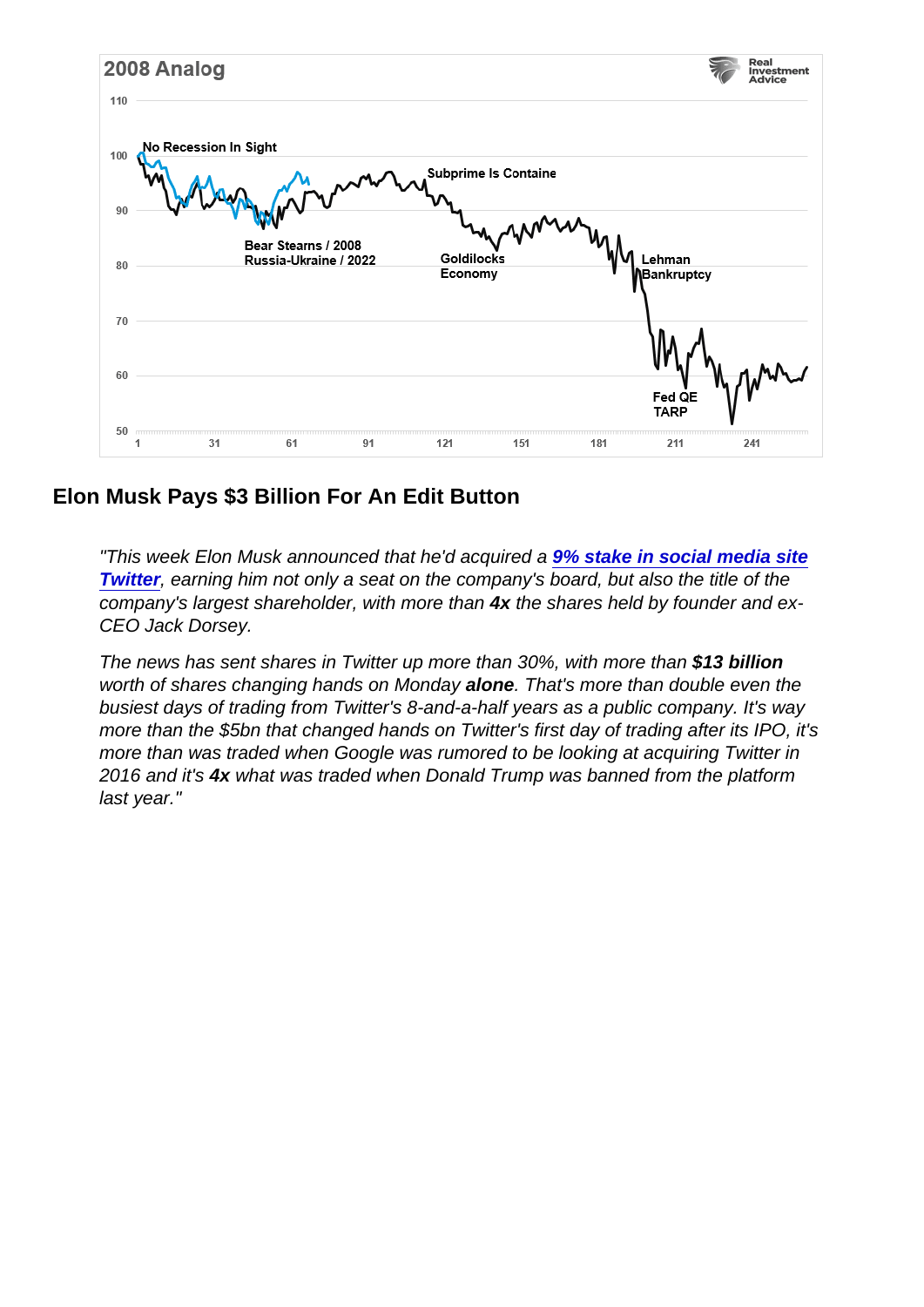"Musk's interest in Twitter is unlikely to be directly financial. With a net worth north of \$200 billion , his stake in Twitter represents just over 1% of his wealth. But he uses the platform more than any other major public figure, promoting Tesla, SpaceX and increasingly - his views on free speech and politics in between memes and jokes."

Or, did Elon just pay [\\$3 billion to get an edit button](https://chartr.us20.list-manage.com/track/click?u=05dafa9b4317774547b114632&id=aa99e362c8&e=de7cf1bff8).

## Hawkish Fed Minutes

The [Fed minutes](https://www.federalreserve.gov/monetarypolicy/files/fomcminutes20220316.pdf) from the mid-March FOMC are decidedly more hawkish than we gleaned from the original statement and press conference. While only one voting member dissented on the vote for a 25bps rate increase,"many" members wanted 50bps. They also seem to allude that rate hikes in 50bps increments are coming at future meetings. It was "generally agreed" that they would start to shrink the balance sheet (QT) after the May meeting at up to a \$95 billion a month rate. They will likely allow bonds to mature versus selling bonds to meet their goal. However, they want a more Treasury centric portfolio going forward. To wit- "Participants generally agreed that after balance sheet runoff was well underway, it will be appropriate to consider sales of agency MBS to enable suitable progress toward a longer-run SOMA portfolio composed primarily of Treasury securities."

5% Mortgages Will Hurt the Economy and Homebuilders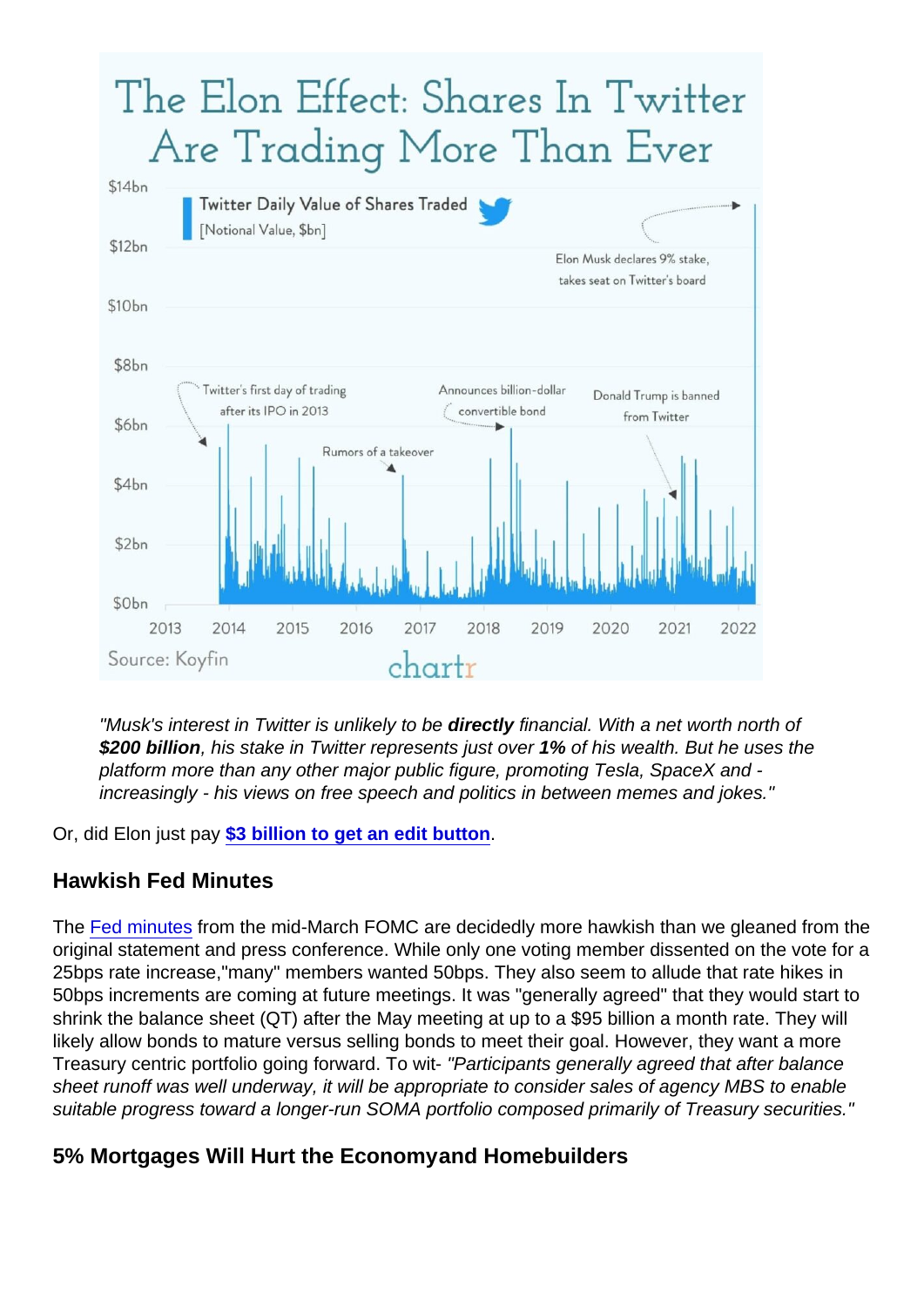On Tuesday, the 30-year mortgage rate eclipsed 5%. At the same time, house prices are rising rapidly. The effect of both is crushing to homebuyers, as we show below. The first graph highlights that the 30-year mortgage rate has recently increased from three to five percent. Since the pandemic, the average price of a home is up from \$375k to \$491k. The second graph shows that the mortgage payment for an average-priced house has soared 57% in just the last year. The combination of rates and prices will affect the demand for homes and will likely weigh on house prices. Further, housing represents between 15 and 18% of GDP, so housing affordability will also weigh on the economy.

XHB, the homebuilder ETF, is down about 25% this year. New Home Supply is bustling as new home builders race to fill the strong demand for new homes. While the decision to build months ago may have seemed sound, it is questionable now, with mortgage rates hurting the affordability of new home buyers.